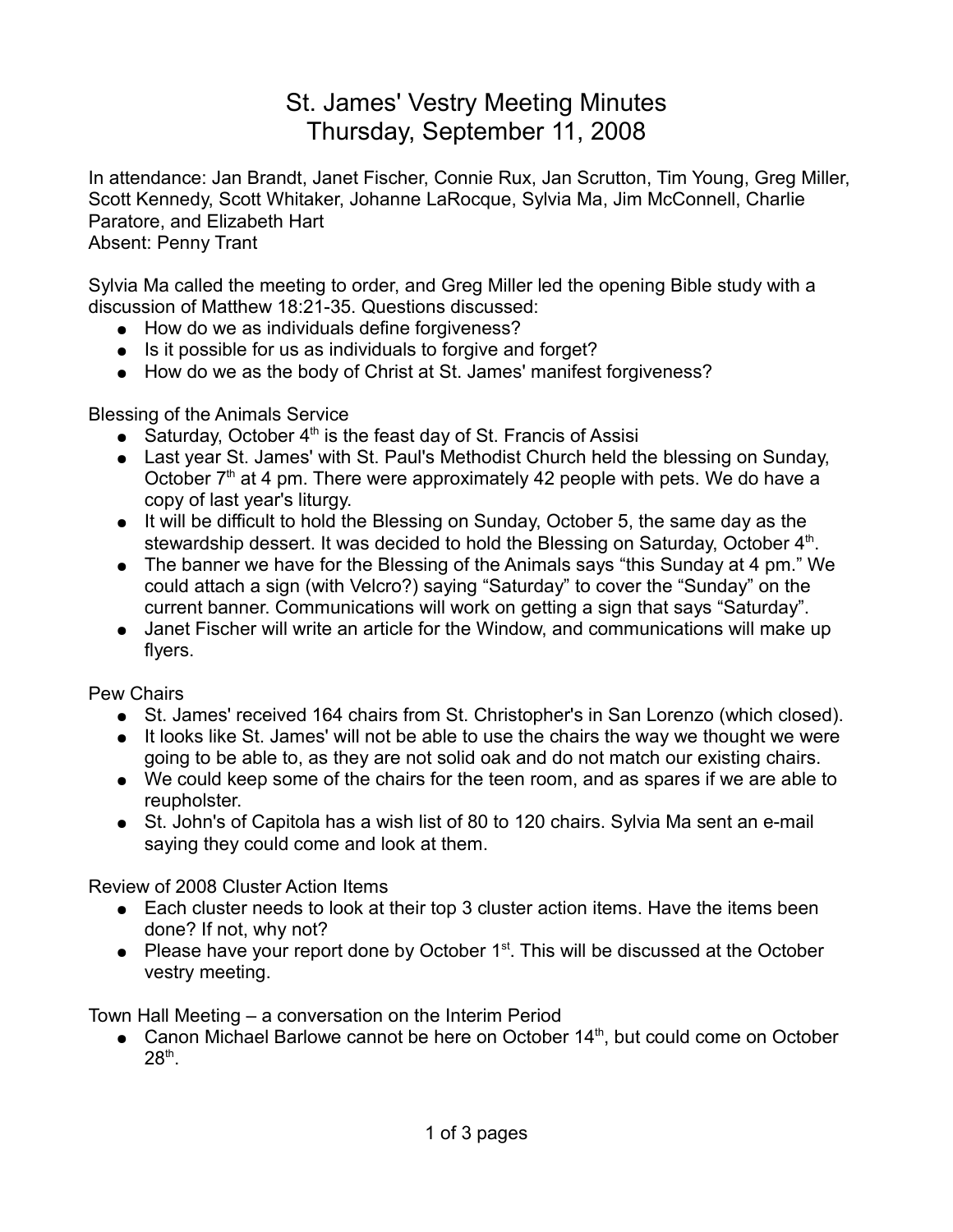- The Town Hall Meeting will be held on Tuesday, October 28<sup>th</sup> at 7 pm. Child care will be available.
- As many vestry members as possible should attend.
- There will be a presentation, and a question and answer period.
- Vestry is providing dessert each vestry member needs to bring a dessert.

Sylvia Sweeney's Farewell Party

- Communications will prepare flyers.
- Parish Life will provide tablecloth, balloons, decorations, etc.

Ice Cream Social

- Jan Scrutton has asked for assistance. Penny Trant may miss this event, as she has been ill.
- Need ice cream scoops and people to help scoop ice cream.

August 2008 Vestry Meeting Minutes.

- Corrections: (1) Bob Iles name was spelled incorrectly, (2) page 5 under Lead Team, one bullet item was rephrased, and (3) page 5 under Facilities leaks (as in water leaks) was spelled incorrectly.
- $\bullet$  The August 14<sup>th</sup>, 2008 vestry meeting minutes were approved as corrected.

Application for Search Committee

• The application for the Search Committee was approved via e-mail.

Facility Use Agreement

• The Facility Use Agreement was approved via e-mail and sent out to those who use St. James' facilities.

Treasurer's Report

- Operating cash is down to \$15,513. With supply priests, expenses will go down.
- Donations are not coming in very fast for the bathroom renovations. Should something be said at each service?
- Building pledge figure includes total bathroom renovation donations of \$11,742.
- In special interest, the negative \$10,000 is the loan for the concrete work.
- In the last month we had slid quite a bit in pledges. Pledges often slow down this time of year.
- We have received more in unpledged, plate, and fundraisers than budgeted.
- Please look at the budget before spending money.

Cluster Reports

Lead Team – as submitted.

Social Ministries and Congregational Care

● Raised a little over \$1000 for shoe ministry